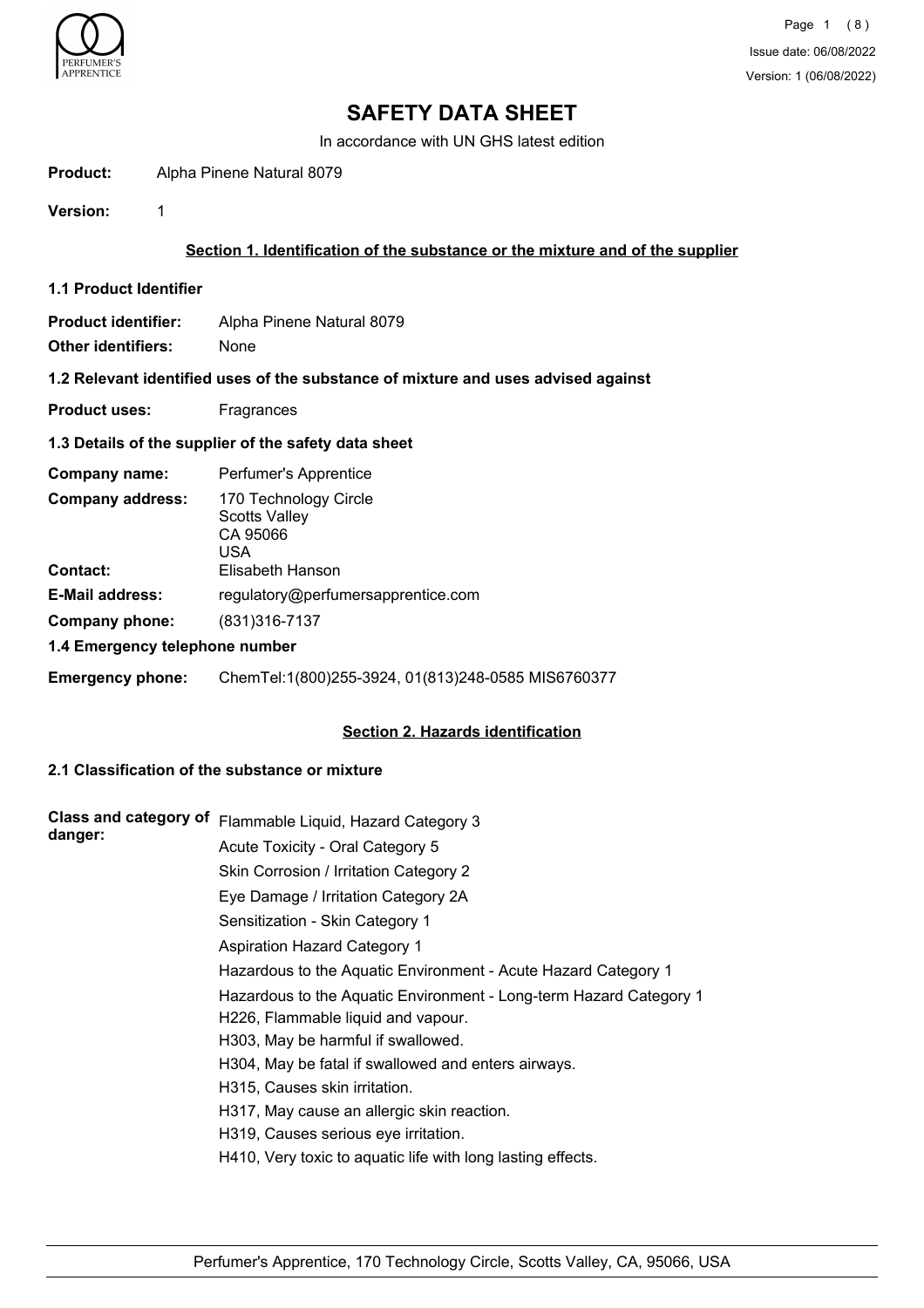

In accordance with UN GHS latest edition

| Product: | Alpha Pinene Natural 8079 |  |
|----------|---------------------------|--|
|          |                           |  |

**Version:** 1

**2.2 Label elements**

**Signal word:** Danger

**Hazard statements:** H226, Flammable liquid and vapour.

H303, May be harmful if swallowed.

- H304, May be fatal if swallowed and enters airways.
- H315, Causes skin irritation.
- H317, May cause an allergic skin reaction.
- H319, Causes serious eye irritation.
- H410, Very toxic to aquatic life with long lasting effects.

**Precautionary statements:**

P233, Keep container tightly closed.

- P240, Ground/bond container and receiving equipment.
- P241, Use explosion-proof electrical, ventilating and lighting equipment.

P210, Keep away from heat, sparks, open flames and hot surfaces. - No smoking.

- P242, Use only non-sparking tools.
- P243, Take precautionary measures against static discharge.
- P261, Avoid breathing vapour or dust.
- P264, Wash hands and other contacted skin thoroughly after handling.
- P272, Contaminated work clothing should not be allowed out of the workplace.

P273, Avoid release to the environment.

P280, Wear protective gloves/eye protection/face protection.

P301/310, IF SWALLOWED: Immediately call a POISON CENTER or doctor/physician.

P303/361/353, IF ON SKIN (or hair): Remove/take off immediately all contaminated clothing. Rinse skin with water/shower.

P305/351/338, IF IN EYES: Rinse cautiously with water for several minutes. Remove contact lenses, if present and easy to do. Continue rinsing.

P312, Call a POISON CENTRE or doctor/physician if you feel unwell.

P331, Do not induce vomiting.

P333/313, If skin irritation or rash occurs: Get medical advice/attention.

P337/313, If eye irritation persists: Get medical advice/attention.

P362, Take off contaminated clothing and wash before reuse.

P370/378, In case of fire: Use carbon dioxide, dry chemical, foam for extinction.

P391, Collect spillage.

P403/235, Store in a well-ventilated place. Keep cool.

P405, Store locked up.

P501, Dispose of contents/container to approved disposal site, in accordance with local regulations.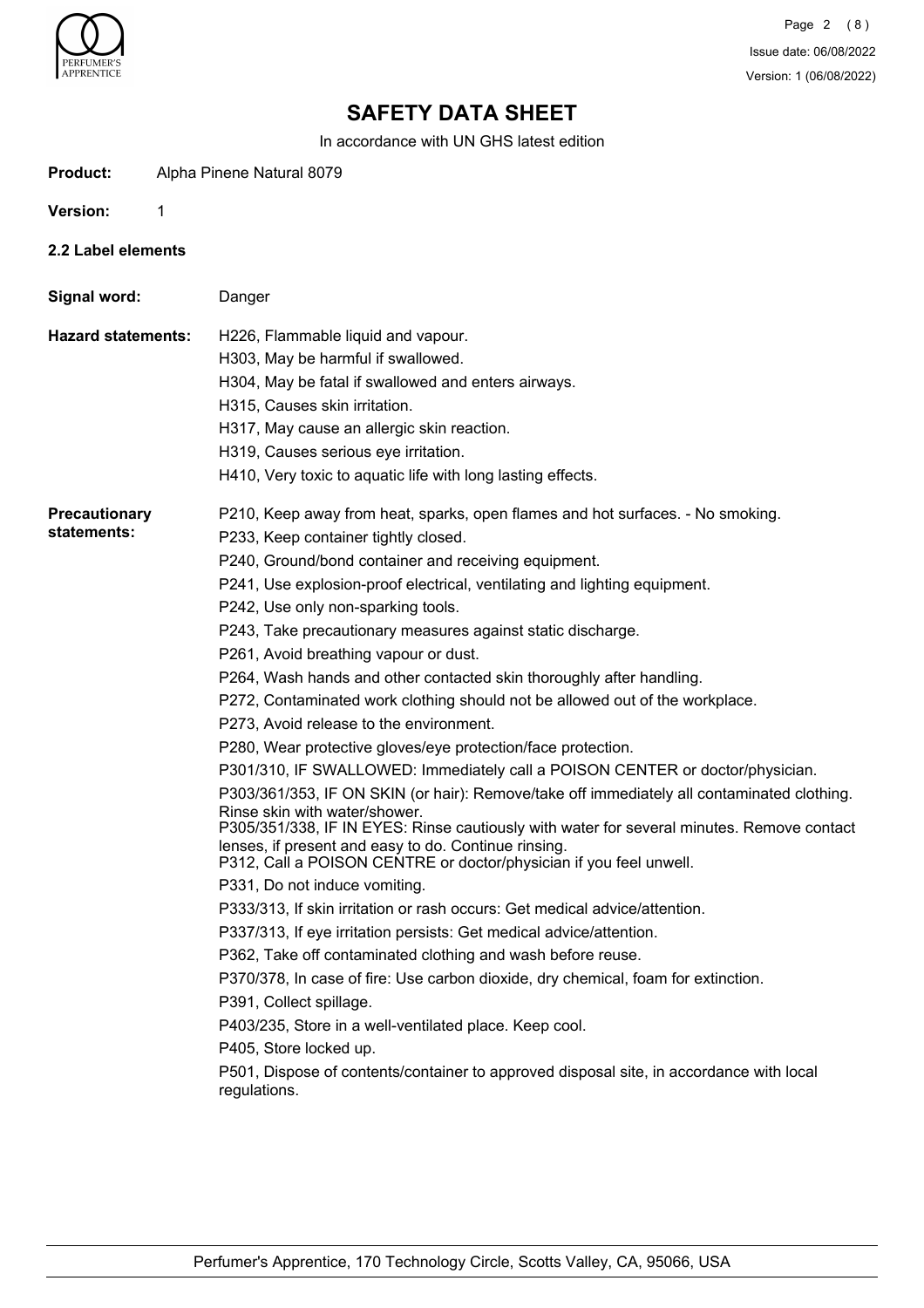

In accordance with UN GHS latest edition



# **Section 3. Composition / information on ingredients**

## **3.2 Mixtures**

### **Contains:**

| <b>Name</b>   | <b>CAS</b>      | EC.       | %       | <b>GHS Classification</b>                                                                                                                    |
|---------------|-----------------|-----------|---------|----------------------------------------------------------------------------------------------------------------------------------------------|
| lalpha-Pinene | $ 80 - 56 - 8 $ | 201-291-9 | 100.00% | Flam. Lig. 3-Acute Tox. 5-Skin Irrit. 2-<br>Skin Sens. 1B-Asp. Tox 1-Aquatic Acute<br>1-Aquatic Chronic 1; H226-H303-H304-<br>H315-H317-H410 |

## **Substances with Community workplace exposure limits, not listed above:**

Not Applicable

# **Section 4. First-aid measures**

## **4.1 Description of first aid measures**

IF SWALLOWED: Immediately call a POISON CENTER or doctor/physician.

IF ON SKIN (or hair): Remove/take off immediately all contaminated clothing. Rinse skin with water/shower.

IF IN EYES: Rinse cautiously with water for several minutes. Remove contact lenses, if present and easy to do. Continue rinsing.

Call a POISON CENTRE or doctor/physician if you feel unwell.

## **4.2 Most important symptoms and effects, both acute and delayed**

May be harmful if swallowed.

May be fatal if swallowed and enters airways.

Causes skin irritation.

May cause an allergic skin reaction.

Causes serious eye irritation.

## **4.3 Indication of any immediate medical attention and special treatment needed**

None expected, see Section 4.1 for further information.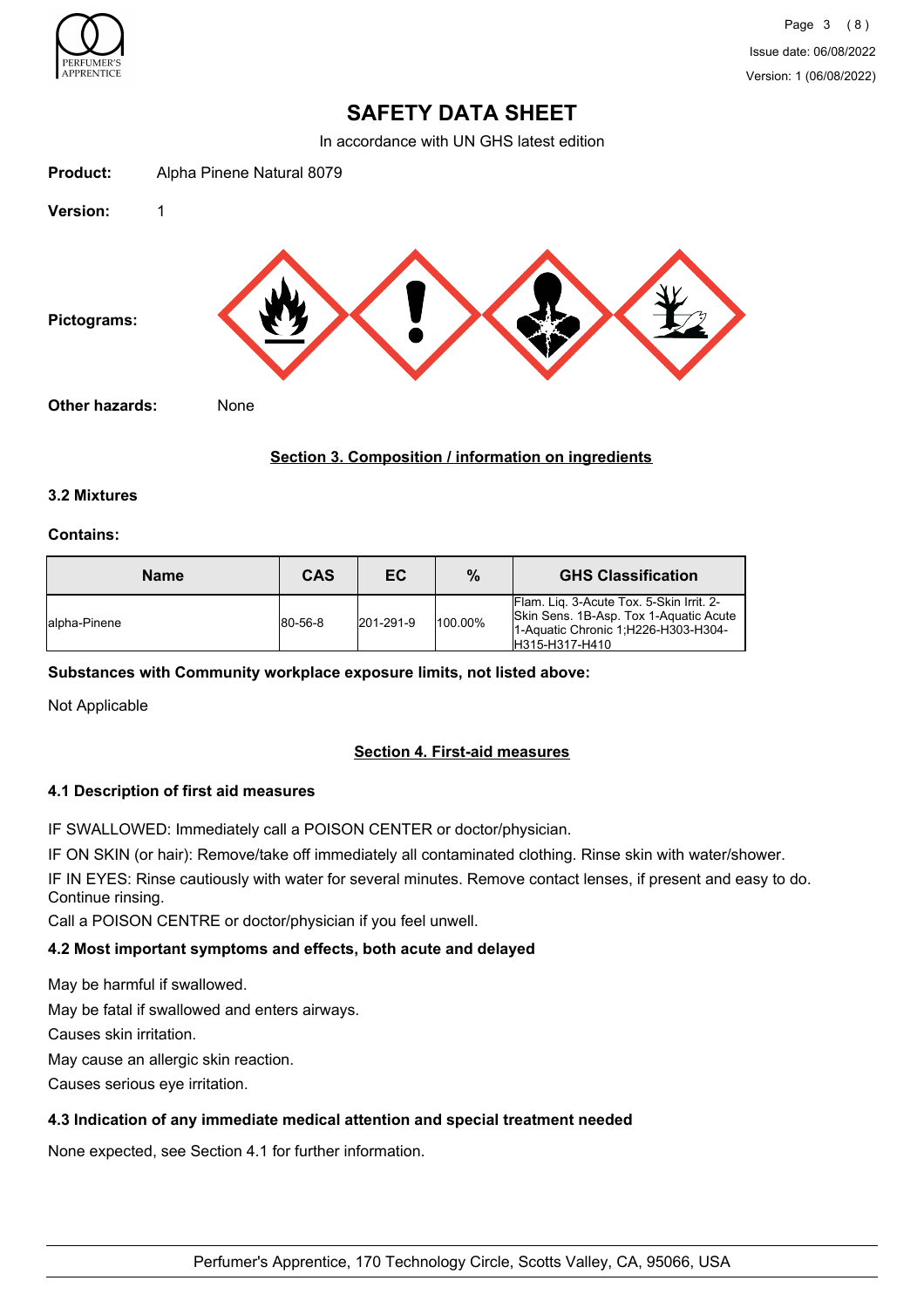

In accordance with UN GHS latest edition

**Product:** Alpha Pinene Natural 8079

**Version:** 1

# **SECTION 5: Firefighting measures**

## **5.1 Extinguishing media**

Suitable media: Carbon dioxide, Dry chemical, Foam.

## **5.2 Special hazards arising from the substance or mixture**

In case of fire, may be liberated: Carbon monoxide, Unidentified organic compounds.

# **5.3 Advice for fire fighters:**

In case of insufficient ventilation, wear suitable respiratory equipment.

## **Section 6. Accidental release measures**

# **6.1 Personal precautions, protective equipment and emergency procedures:**

Avoid inhalation. Avoid contact with skin and eyes. See protective measures under Section 7 and 8.

## **6.2 Environmental precautions:**

Keep away from drains, surface and ground water, and soil.

## **6.3 Methods and material for containment and cleaning up:**

Remove ignition sources. Provide adequate ventilation. Avoid excessive inhalation of vapours. Contain spillage immediately by use of sand or inert powder. Dispose of according to local regulations.

## **6.4 Reference to other sections:**

Also refer to sections 8 and 13.

# **Section 7. Handling and storage**

## **7.1 Precautions for safe handling:**

Keep away from heat, sparks, open flames and hot surfaces. - No smoking.

# **7.2 Conditions for safe storage, including any incompatibilities:**

Ground/bond container and receiving equipment. Use only non-sparking tools. Take precautionary measures against static discharge.

## **7.3 Specific end use(s):**

Fragrances: Use in accordance with good manufacturing and industrial hygiene practices.

# **Section 8. Exposure controls/personal protection**

# **8.1 Control parameters**

Workplace exposure limits: Not Applicable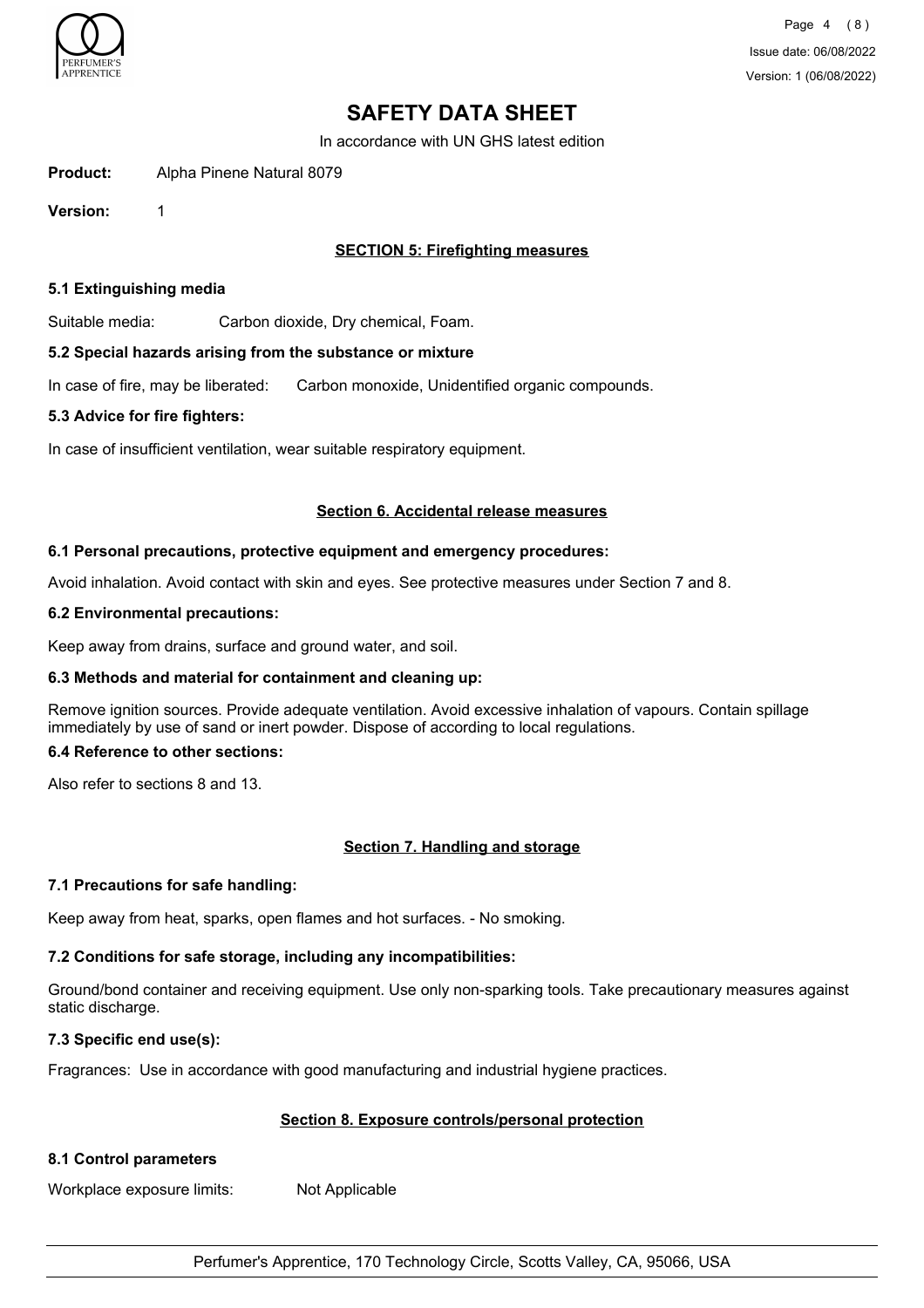

Page 5 (8) Issue date: 06/08/2022 Version: 1 (06/08/2022)

# **SAFETY DATA SHEET**

In accordance with UN GHS latest edition

**Product:** Alpha Pinene Natural 8079

**Version:** 1

## **8.2 Exposure Controls**

#### **Eye / Skin Protection**

Wear protective gloves/eye protection/face protection

#### **Respiratory Protection**

Under normal conditions of use and where adequate ventilation is available to prevent build up of excessive vapour, this material should not require special engineering controls. However, in conditions of high or prolonged use, or high temperature or other conditions which increase exposure, the following engineering controls can be used to minimise exposure to personnel: a) Increase ventilation of the area with local exhaust ventilation. b) Personnel can use an approved, appropriately fitted respirator with organic vapour cartridge or canisters and particulate filters. c) Use closed systems for transferring and processing this material.

Also refer to Sections 2 and 7.

## **Section 9. Physical and chemical properties**

#### **9.1 Information on basic physical and chemical properties**

| Appearance:                    | Not determined |
|--------------------------------|----------------|
| Odour:                         | Not determined |
| pH:                            | Not determined |
| Initial boiling point / range: | Not determined |
| <b>Flash point:</b>            | 32.2 °C        |
| Vapour pressure:               | Not determined |
| <b>Relative density:</b>       | Not determined |
| Solubility(ies):               | Not determined |
| 9.2 Other information:         | None available |

# **Section 10. Stability and reactivity**

## **10.1 Reactivity:**

Presents no significant reactivity hazard, by itself or in contact with water.

# **10.2 Chemical stability:**

Good stability under normal storage conditions.

# **10.3 Possibility of hazardous reactions:**

Not expected under normal conditions of use.

# **10.4 Conditions to avoid:**

Avoid extreme heat.

# **10.5 Incompatible materials:**

Avoid contact with strong acids, alkalis or oxidising agents.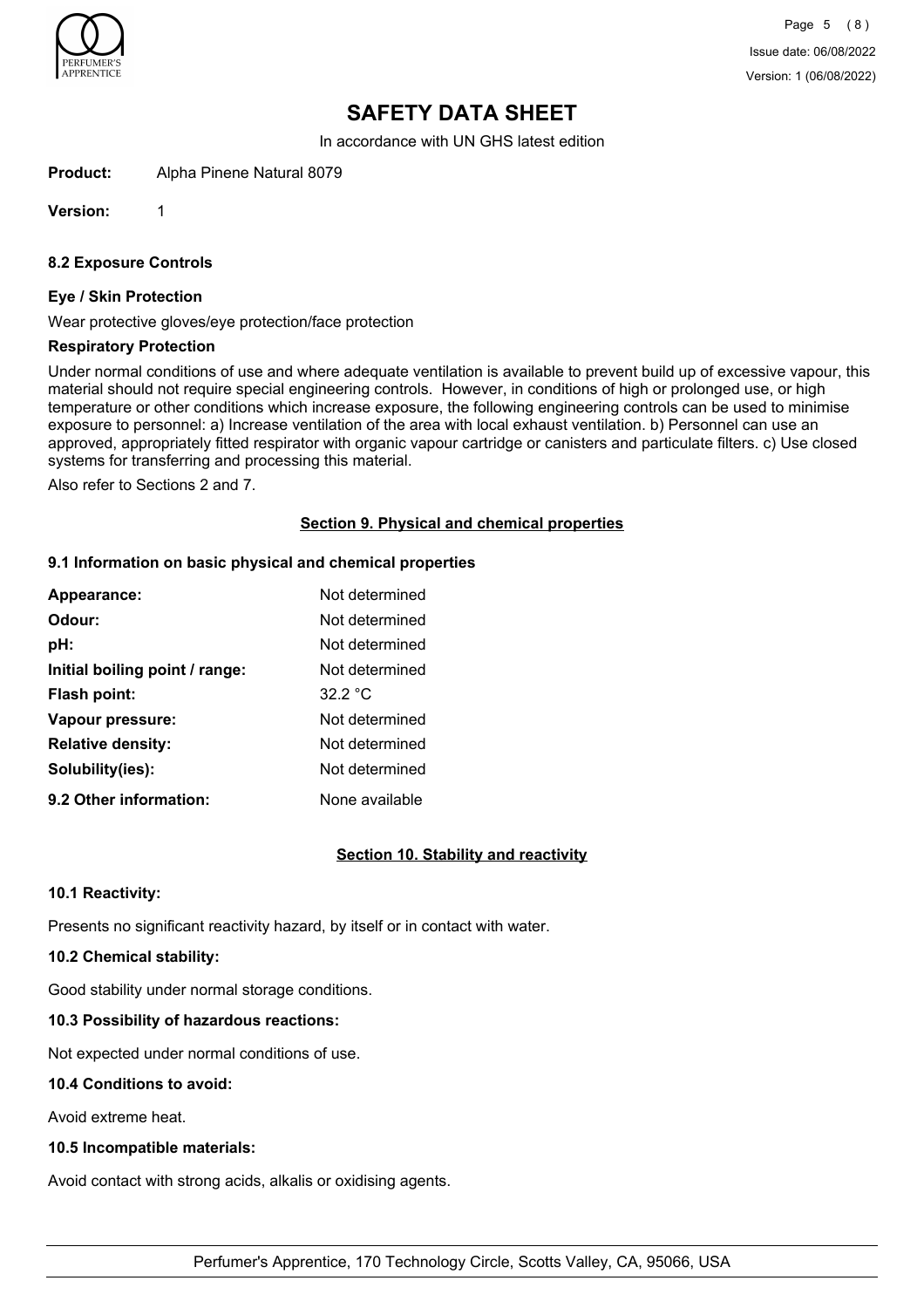

In accordance with UN GHS latest edition

**Product:** Alpha Pinene Natural 8079

**Version:** 1

**10.6 Hazardous decomposition products:**

Not expected.

# **Section 11. Toxicological information**

## **11.1 Information on toxicological effects**

This mixture has not been tested as a whole for health effects. The health effects have been calculated using the methods outlined in UN GHS.

May be harmful if swallowed.

May be fatal if swallowed and enters airways.

Causes skin irritation.

May cause an allergic skin reaction.

Causes serious eye irritation.

| Assumed Toxicity Value (LD50 or ATE) for Acute Oral Toxicity:              | 3500           |
|----------------------------------------------------------------------------|----------------|
| <b>Assumed Toxicity Value (LD50 or ATE) for Acute Dermal Toxicity:</b>     | Not Applicable |
| <b>Assumed Toxicity Value (LC50 or ATE) for Acute Inhalation Toxicity:</b> | Not Available  |
| <b>Inhalation Route:</b>                                                   | Not Available  |

## **Information about hazardous ingredients in the mixture**

Not Applicable

Refer to Sections 2 and 3 for additional information.

# **Section 12. Ecological information**

# **12.1 Toxicity:**

| Very toxic to aquatic life with long lasting effects.                    |               |  |
|--------------------------------------------------------------------------|---------------|--|
| 12.2 Persistence and degradability:                                      | Not available |  |
| 12.3 Bioaccumulative potential:                                          | Not available |  |
| 12.4 Mobility in soil:                                                   | Not available |  |
| 12.5 Results of PBT and vPvB assessment:                                 |               |  |
| This substance does not meet the PBT/vPvB criteria of REACH, annex XIII. |               |  |

**12.6 Other adverse effects:** Not available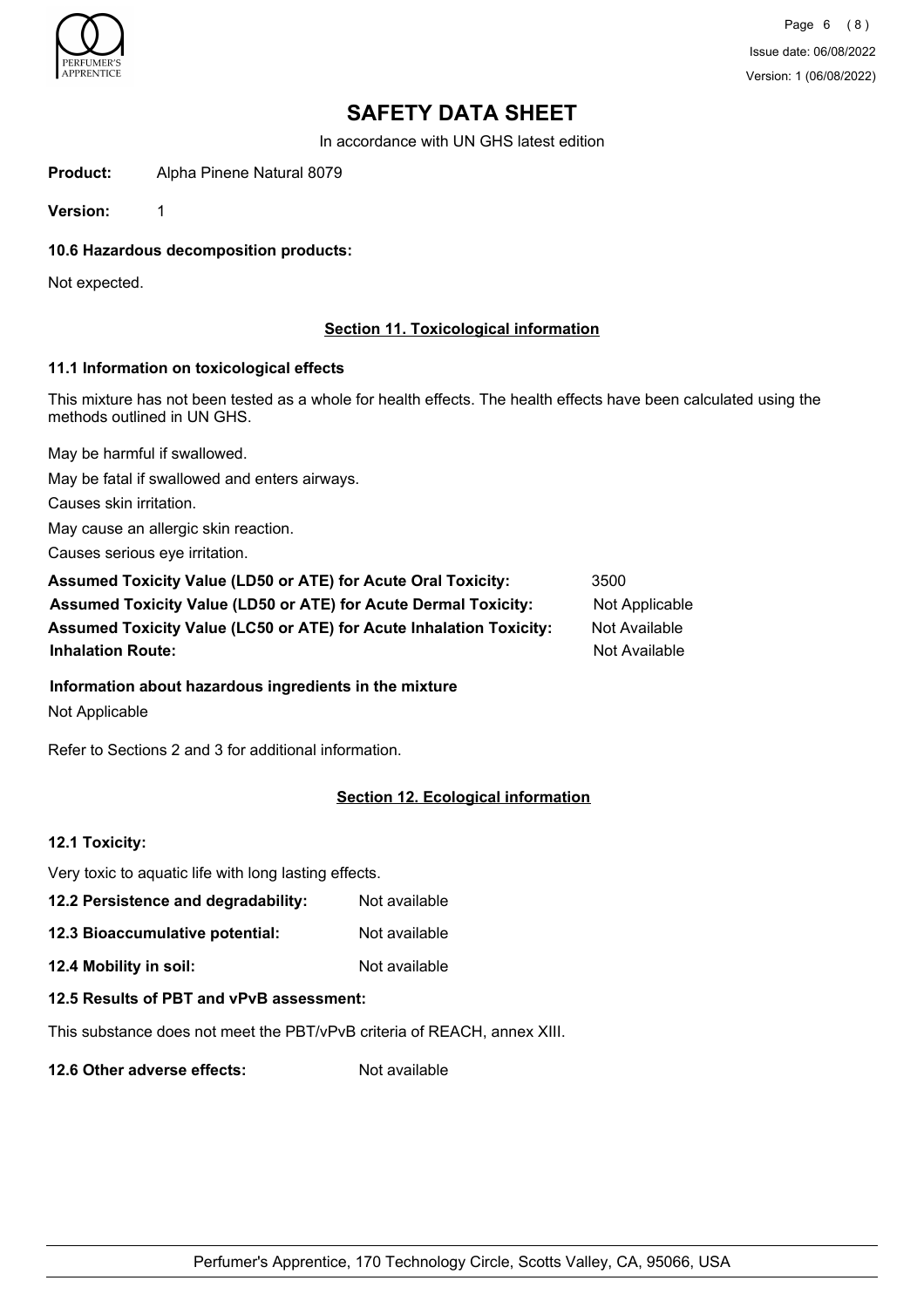

In accordance with UN GHS latest edition

**Product:** Alpha Pinene Natural 8079

**Version:** 1

## **Section 13. Disposal considerations**

### **13.1 Waste treatment methods:**

Dispose of in accordance with local regulations. Avoid disposing into drainage systems and into the environment. Empty containers should be taken to an approved waste handling site for recycling or disposal.

## **Section 14. Transport information**

| 14.1 UN number:                                                               | UN2368                                          |  |
|-------------------------------------------------------------------------------|-------------------------------------------------|--|
| 14.2 UN Proper Shipping Name:                                                 | alpha-PINENE                                    |  |
| 14.3 Transport hazard class(es):                                              | 3                                               |  |
| <b>Sub Risk:</b>                                                              |                                                 |  |
| 14.4. Packing Group:                                                          | Ш                                               |  |
| <b>14.5 Environmental hazards:</b>                                            | This is an environmentally hazardous substance. |  |
| 14.6 Special precautions for user:                                            | None additional                                 |  |
| 14.7 Transport in bulk according to Annex II of MARPOL73/78 and the IBC Code: |                                                 |  |

Not applicable

### **Section 15. Regulatory information**

## **15.1 Safety, health and environmental regulations/legislation specific for the substance or mixture**

None additional

## **15.2 Chemical Safety Assessment**

A Chemical Safety Assessment has not been carried out for this product.

# **Section 16. Other information**

| <b>Concentration % Limits:</b>  | EH A1=25.00% EH A2=2.50% EH A3=0.25000000% EH C1=25.00% EH<br>C <sub>2</sub> =2.50% EH C <sub>3</sub> =0.25000000% EH C <sub>4</sub> =25.00% SCI 2=10.00% SCI 3=1.<br>00000000% SS 1=1.00000000% AH 1=10.00% |
|---------------------------------|--------------------------------------------------------------------------------------------------------------------------------------------------------------------------------------------------------------|
| <b>Total Fractional Values:</b> | EH A1=4.00 EH A2=40.00 EH A3=400.00 EH C1=4.00 EH C2=40.00 EH<br>C3=400.00 EH C4=4.00 SCI 2=10.00 SCI 3=100.00 SS 1=100.00 AH<br>$1 = 1000$                                                                  |

### **Key to revisions:**

Not applicable

## **Key to abbreviations:**

| <b>Abbreviation</b> | Meaning                                                            |
|---------------------|--------------------------------------------------------------------|
| Acute Tox. 5        | Acute Toxicity - Oral Category 5                                   |
| Aquatic Acute 1     | Hazardous to the Aquatic Environment - Acute Hazard Category 1     |
| Aquatic Chronic 1   | Hazardous to the Aquatic Environment - Long-term Hazard Category 1 |
| Asp. Tox 1          | Aspiration Hazard Category 1                                       |